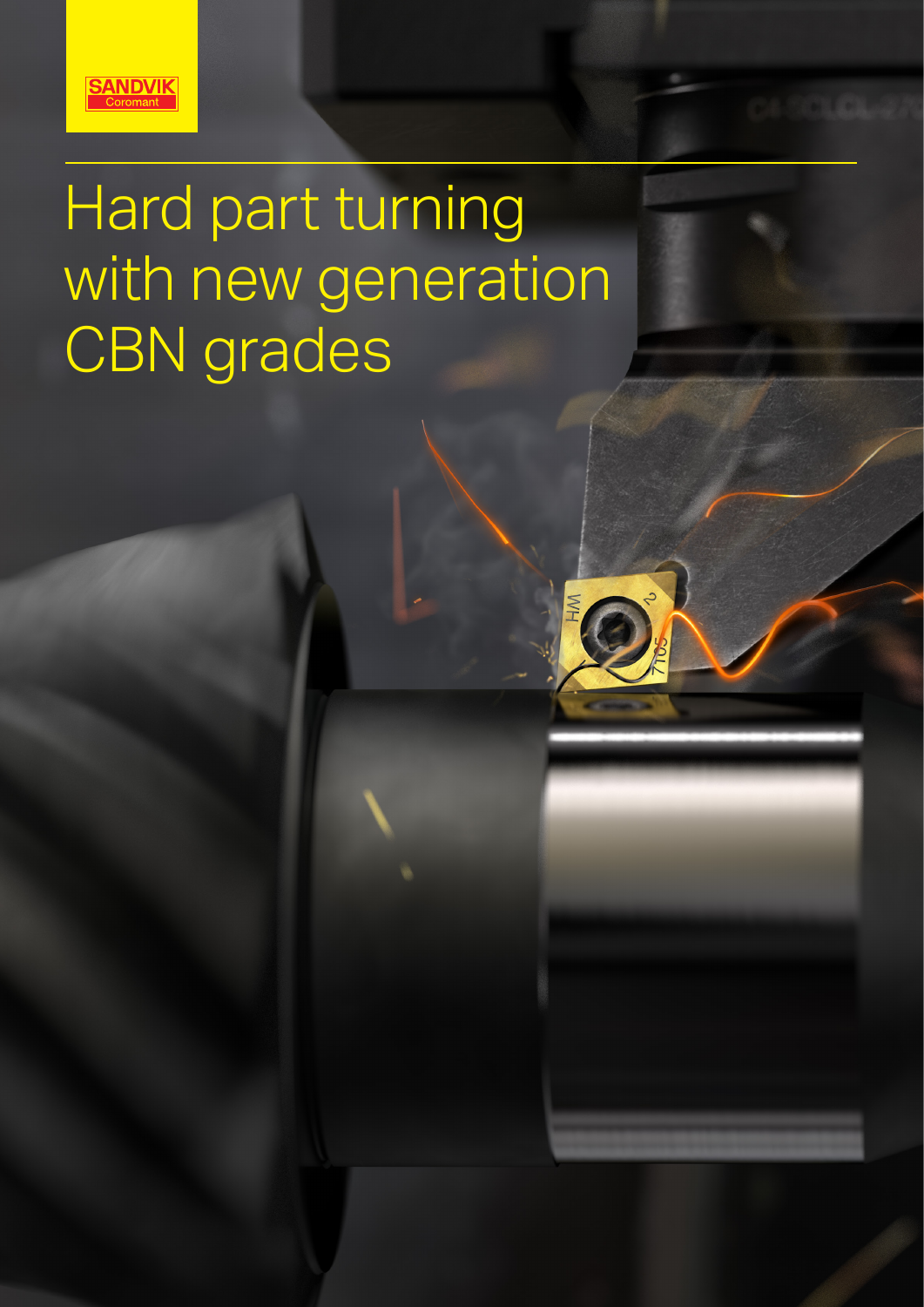## An innovation in hard part turning

For everybody working with transmission and hard part turning, there is a reason to choose our new CB7105 and CB7115 grades.

Adding value in both speed capabilities and more secure edge line and consistent tool life meaning lower cost per component.

Designed to break new ground in hard part turning, the grades achieve efficient and secure machining with excellent surface finish.



Cubic Boron Nitride material for best dimensional accuracy and tight tolerance of the machined component.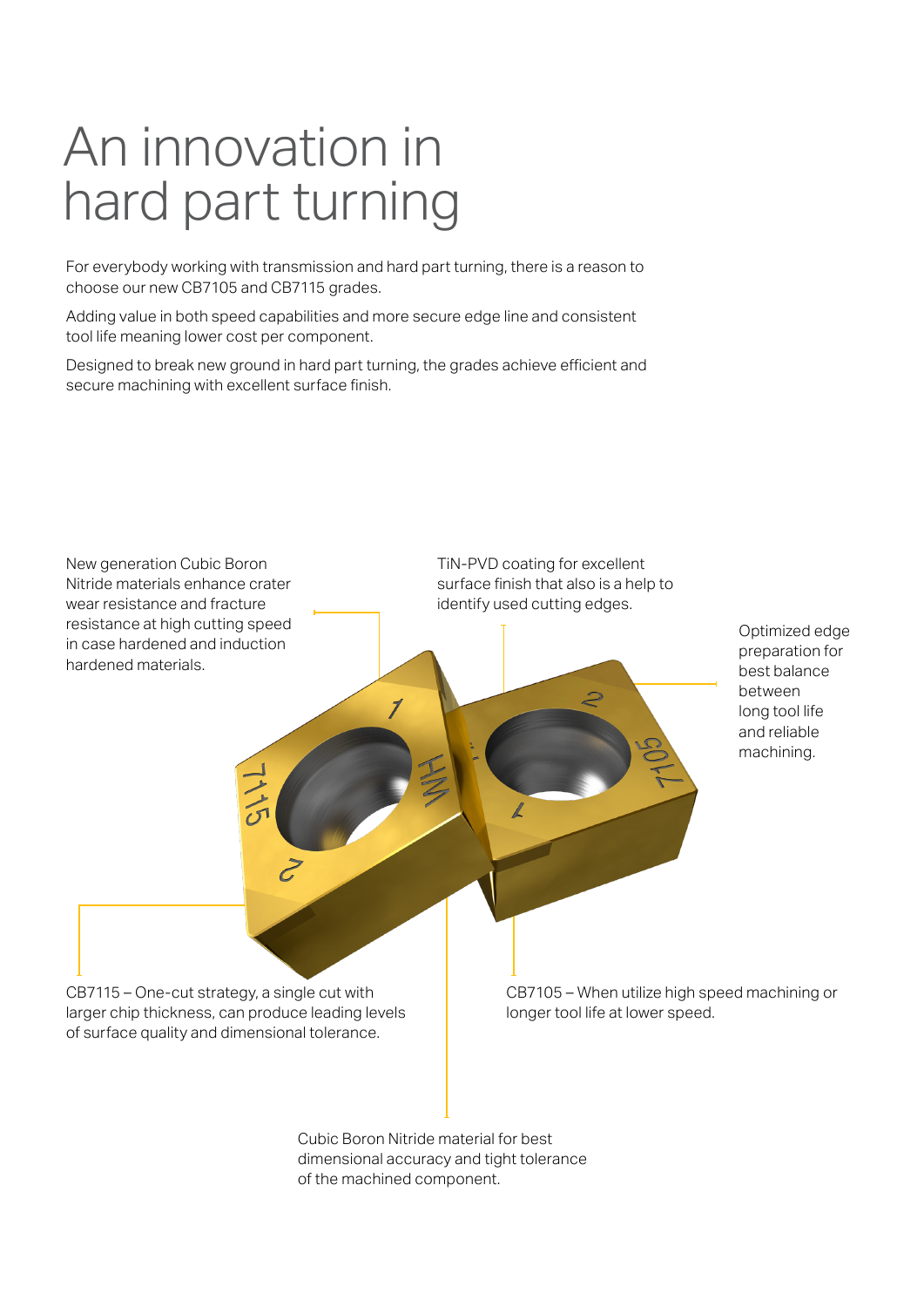#### **Benefits**

- Lower cost per part through high speed machining or longer tool life at lower speed (CB7105)
- Lower cost per part when aiming for one cut strategy at high speed (CB7115)
- Reliable and predictable machining

#### Application

Hard part turning is usually a finishing or semi-finishing process with high dimensional accuracy and surface quality requirements.

Component materials are case hardened steel or induction hardened steel.

Typical machining challenges with these materials are surface and dimensional tolerance demand with competitive tool life.



#### Application area

CB7105

CB7105 for continuous cut, smaller depth of cut and smaller chip loads at high speed.

#### CB7115

Continuous to light interrupted cut or larger chip loads at medium to high speed.

 $\overline{C}$  CB7015



Chip load  $(mm<sup>2</sup>)$ 

#### Edge preparation CB7105 and CB7115

Available geometries are standard radius, wiper and Xcel.

| Product family  | T-Max P |                              | CoroTurn <sup>®</sup> 107 |        |
|-----------------|---------|------------------------------|---------------------------|--------|
|                 |         |                              |                           |        |
| <b>Type</b>     | CB7105  | CB7115                       | CB7105                    | CB7115 |
| Standard        | S01525  | S01525                       | S01020                    | S01020 |
| Wiper           | S01520  | S01520                       | S01520                    | S01520 |
| Xcel            | S01515  | S01515                       | S01515                    | S01515 |
| Standard light  | S01020  | $\qquad \qquad \blacksquare$ |                           |        |
| Standard strong |         | S02030                       |                           | S02030 |